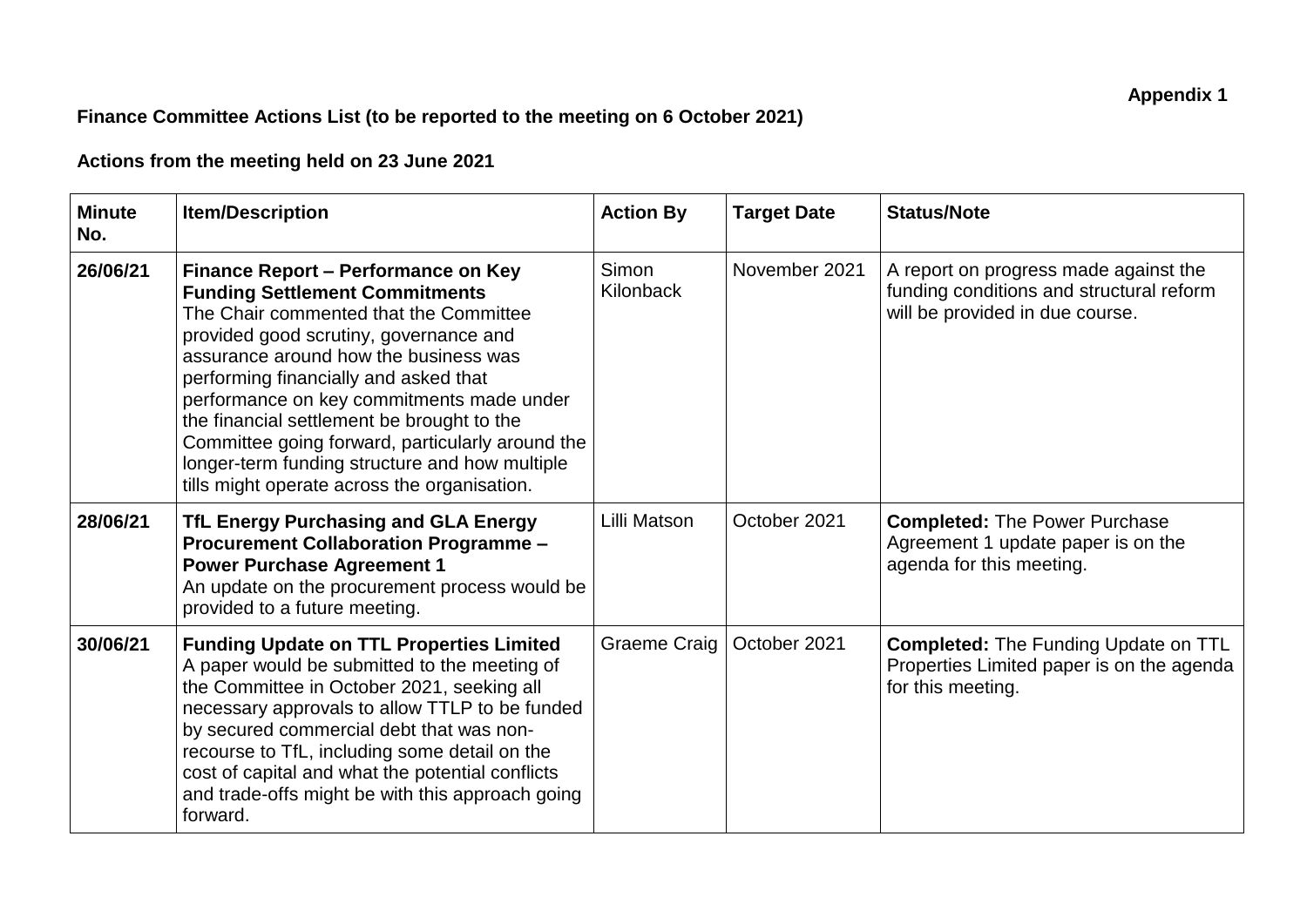| 31/06/21 | <b>Update on Income from Developers Through</b><br><b>Planning Obligations and Other Related</b><br><b>Funding Mechanisms to Deliver TfL</b><br><b>Transport Priorities - Levelling Up</b><br><b>Investment Presentation</b><br>Lucinda Turner confirmed that, to make a<br>stronger case for levelling up investment in<br>London which had some of the most deprived<br>boroughs in the country, the City Planning team<br>was putting together a presentation with a<br>compelling narrative on the greater contribution<br>and delivery of outcomes that TfL made and<br>Government wanted to see around carbon<br>reduction, mode shift and as a catalyst for<br>economic growth, and which would be shared<br>with the Committee as it emerged. | Lucinda<br>Turner | December 2021 | The levelling up investment presentation<br>by the City Planning team will be shared<br>with Members when available. |
|----------|-------------------------------------------------------------------------------------------------------------------------------------------------------------------------------------------------------------------------------------------------------------------------------------------------------------------------------------------------------------------------------------------------------------------------------------------------------------------------------------------------------------------------------------------------------------------------------------------------------------------------------------------------------------------------------------------------------------------------------------------------------|-------------------|---------------|----------------------------------------------------------------------------------------------------------------------|
|----------|-------------------------------------------------------------------------------------------------------------------------------------------------------------------------------------------------------------------------------------------------------------------------------------------------------------------------------------------------------------------------------------------------------------------------------------------------------------------------------------------------------------------------------------------------------------------------------------------------------------------------------------------------------------------------------------------------------------------------------------------------------|-------------------|---------------|----------------------------------------------------------------------------------------------------------------------|

## **Actions from previous meetings**

| <b>Minute</b><br>No.                          | <b>Item/Description</b>                                                                                                                                                                                                                                                                                                                                      | <b>Action By</b>                                                    | <b>Target Date</b> | <b>Status/Note</b>                                                                        |
|-----------------------------------------------|--------------------------------------------------------------------------------------------------------------------------------------------------------------------------------------------------------------------------------------------------------------------------------------------------------------------------------------------------------------|---------------------------------------------------------------------|--------------------|-------------------------------------------------------------------------------------------|
| 04/03/21<br><b>Chair's</b><br><b>Action</b> ) | <b>Silvertown Tunnel Procurement Review</b><br>As a result of the Silvertown Tunnel Chair's<br>Action, a procurement lessons-learned exercise<br>would be undertaken and reported back to the<br>Committee. Consideration would be given to<br>how best to include independent validation into<br>the exercise and would be agreed with the<br>Deputy Mayor. | Simon<br>Kilonback/<br>Jonathan<br>Patrick/<br>Lorraine<br>Humphrey | December 2021      | Work has commenced and once<br>completed a paper will be submitted to<br>I the Committee. |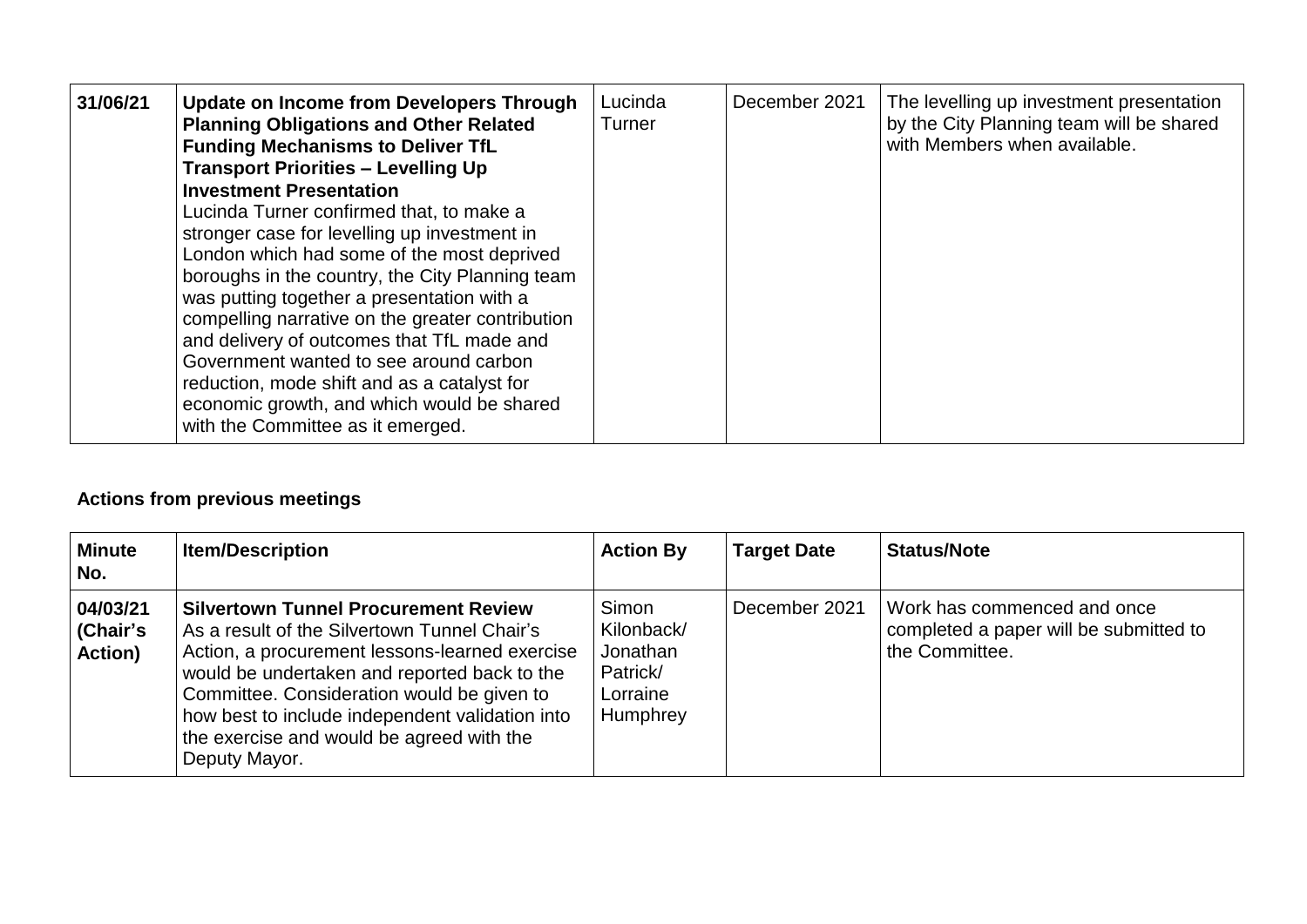| 66/11/20        | <b>TfL Energy Purchasing: Crown Commercial</b><br><b>Service and Power Purchase Agreements</b><br>(PPAs)<br>Agreement of the PPAs and their procurement<br>would be brought back to a future meeting of the<br>Committee and was dependent on securing<br>longer-term future funding, which would enable<br>TfL to sign long-term contracts.                                                                             | Lilli Matson                            | October 2021   | An update paper on Power Purchase<br>Agreement 1 is on the agenda for this<br>meeting. A paper on Energy Purchasing<br>2024-2026, including an update on the<br>procurement of Power Purchasing<br>Agreement 2, will be submitted to a future<br>meeting.                 |
|-----------------|--------------------------------------------------------------------------------------------------------------------------------------------------------------------------------------------------------------------------------------------------------------------------------------------------------------------------------------------------------------------------------------------------------------------------|-----------------------------------------|----------------|---------------------------------------------------------------------------------------------------------------------------------------------------------------------------------------------------------------------------------------------------------------------------|
| 48/09/20<br>(2) | <b>TfL Energy Update - Widening Sustainability</b><br><b>Work</b><br>Consideration would be given to what else TfL<br>could do to widen and accelerate its<br>sustainability work in this area, and the<br>implications of doing that, and brought back to<br>Members at an appropriate forum. Andy Byford<br>confirmed that he would also pick up the<br>discussion with Ben Story outside of the<br>Committee meeting. | Lilli Matson/<br>Andy Byford            | October 2021   | The Corporate Environment Plan was<br>presented to the Safety, Sustainability<br>and Human Resources Panel in<br>September 2021. It is undergoing its final<br>revisions and is due to be published<br>shortly. The Board will be kept informed.                          |
| 06/03/20        | Finance Report - Board Engagement with<br><b>Major Projects</b><br>In response to the information provided on the<br>total capital expenditure by programme including<br>capital renewals, it was agreed that<br>consideration be given to the process for how to<br>organise as a Board to engage with the major<br>projects.                                                                                           | Simon<br>Kilonback/<br>Howard<br>Carter | September 2021 | Several Members attended a site visit to<br>the Northern Line Extension stations at<br>Nine Elms and Battersea Power Station<br>on 2 September ahead of the opening on<br>20 September 2021. Further site visits to<br>major projects will be arranged as<br>appropriate. |